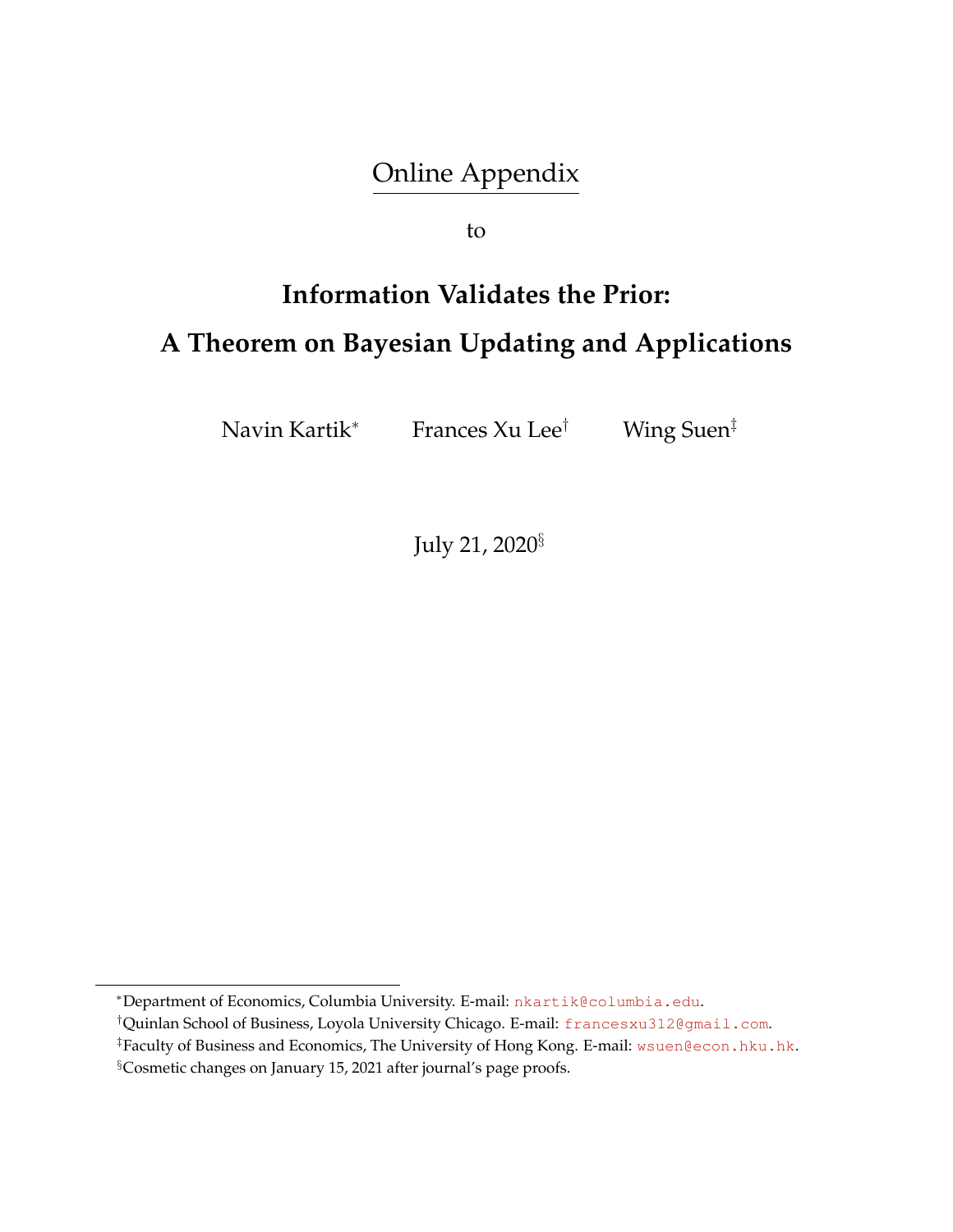### **B. Supplementary Appendix**

#### <span id="page-1-2"></span>**B.1. Discussion of Theorem 1**

The following example shows that even with likelihood-ratio ordered priors, the "direction" portion of Theorem 1 can fail with a non-MLRP experiment.

<span id="page-1-0"></span>**Example B.1.** Let  $\Omega = {\omega_1, \omega_2, \omega_3}$ , where  $\omega_1 < \omega_2 < \omega_3$ . Consider the following non-MLRP experiment *E* with signal space  $S = \{s_1, s_2\}$ :

$$
\begin{bmatrix} 0 & 1 & 0 \\ 1 & 0 & 1 \end{bmatrix},
$$

where the entry in row *r* and column *c* is  $Pr(s_r|\omega_c)$ . Consider priors  $\beta_A = (1,0,0) <_{LR} \beta_B =$  $(0, x, 1-x)$  for any  $x \in (0, 1)$ . Plainly,  $m_B^{s_2} = \omega_3$ , and hence  $\omega_1 = m_A < m_B < \omega_3 = \mathbb{E}_A^{\mathcal{E}}[m_B^s]$ .  $\sim$ 

The priors in [Example](#page-1-0) B.1 violate full support, but the point goes through if  $\beta_A$  and  $\beta_B$ are perturbed to satisfy full support. Alonso and Câmara ([2016,](#page-4-0) pp. 674–675) use a similar example to illustrate how a "skeptic" can design information to persuade a "believer."

#### **B.2. The role of linearity and MLRP in the signaling application**

Consider the costly signaling application from Section III. Recall that in the LCSE, the sender's strategy  $\rho(\cdot)$  is determined by the initial condition  $\rho(0) = 0$  and the differential equation (5):

$$
\frac{\partial c(\rho(t),t)}{\partial r}\rho'(t) = \frac{\partial \mathbb{E}_{s|t} [\beta(s;t)]}{\partial \pi}.
$$

Lemma 3 established that

<span id="page-1-1"></span>
$$
\frac{\partial \mathbb{E}_{\tilde{s}|t} \left[ \beta(\tilde{s};t) \right]}{\partial \pi} \le \frac{\partial \mathbb{E}_{s|t} \left[ \beta(s;t) \right]}{\partial \pi} \tag{B.1}
$$

when signal  $\tilde{s}$  is more informative (i.e., drawn from a more informative experiment) than signal *s*. Inequality ([B.1](#page-1-1)) implies that the solution to the aforementioned initial-value problem is pointwise lower under the more informative experiment, and hence the equilibrium signaling level  $\rho(t)$  is lower for every type when the receiver has access to  $\tilde{s}$  rather than  $s$ .

We show below how the conclusion can be altered by dropping either linearity of the sender's payoff in the receiver's posterior ([Example](#page-2-0) B.2) or the MLRP of the receiver's exper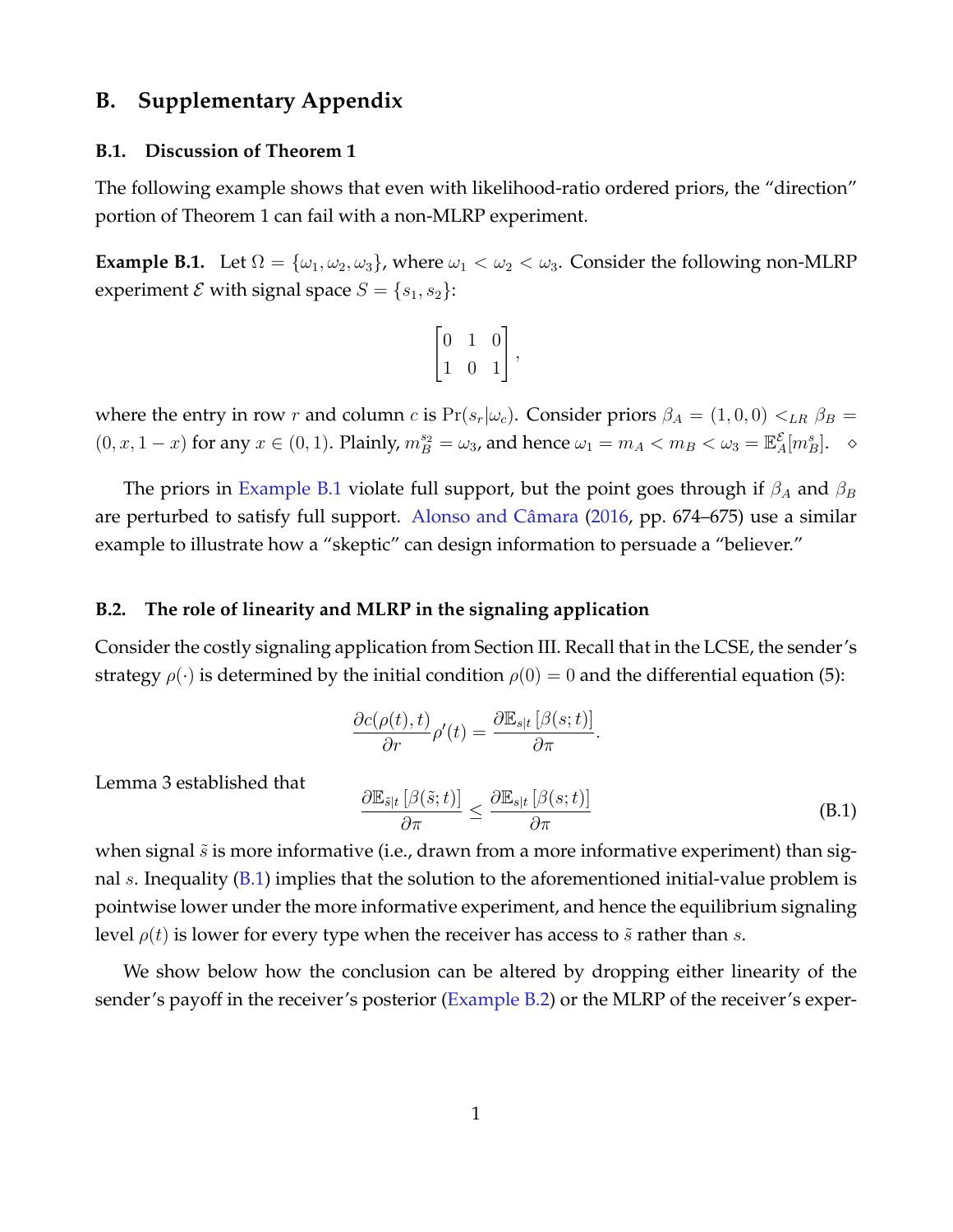<span id="page-2-0"></span>iments ([Example](#page-2-1) B.3).

**Example B.2.** Letting  $V(\beta) \equiv \beta/(1-\beta)$ , suppose the sender's payoff is

$$
V(\beta) - c(r,t),
$$

which is convex in the receiver's posterior  $\beta$ . Condition (4) in Section III continues to imply the relevant single-crossing condition for this modified objective. Using Bayes rule, we compute

$$
\mathbb{E}_{s|t}[V(\beta(s;\pi))] = \frac{\pi}{1-\pi} \mathbb{E}_{s|t} \left[ \frac{g(s|1)}{g(s|0)} \right].
$$

Differentiating and evaluating at  $\pi = t$ ,

$$
\frac{\partial \mathbb{E}_{s|t}[V(\beta(s;t))]}{\partial \pi} = \frac{1}{t(1-t)} \mathbb{E}_{s|t} \left[ \frac{\beta(s;t)}{1 - \beta(s;t)} \right]
$$

*.*

The term inside the expectation operator on the right-hand side above is a convex function of  $\beta(\cdot)$ . It follows that

$$
\frac{\partial \mathbb{E}_{\tilde{s}|t}[V(\beta(\tilde{s};t))]}{\partial \pi} \geq \frac{\partial \mathbb{E}_{s|t}[V(\beta(s;t))]}{\partial \pi},
$$

by contrast to [\(B.1\)](#page-1-1). That is, the convexity in  $V(\cdot)$  is strong enough to ensure that the marginal benefit from inducing a higher interim belief  $\pi$  (locally, at  $\pi = t$ ) is higher when the exogenous signal is more informative. It follows that in the LCSE, all types bear a *higher* signaling cost when the exogenous signal is more informative.<sup>1</sup> [1](#page-2-2)  $\Diamond$ 

<span id="page-2-1"></span>**Example B.3.** To see that MLRP-experiments are important, we have to modify the signaling model of Section III by introducing more states, because any experiment in a two-state model satisfies MLRP.

Assume a full-support common prior about the state  $\omega \in \{0, 1, 2\}$ . The sender receives some private information, indexed by  $t \in [0, 1]$ , which updates his belief about the state to  $(z, 1-z(1+t), zt)$ , where each element of this vector is the probability assigned to the corresponding state. The parameter  $z \in (0,1/2)$  is a commonly-known constant. We refer to t as the sender's type. Letting  $M(\beta) \equiv \sum_{\omega} \omega \beta(\omega)$  be the receiver's expectation of the state when

<span id="page-2-2"></span><sup>&</sup>lt;sup>1</sup> On the other hand, if  $V(\beta) \equiv \log[\beta/(1-\beta)]$ , then the local marginal benefit of inducing a higher interim belief is independent of the exogenous experiment. The reason is that  $V(\beta(s,\pi)) = \log \left( \frac{\pi}{1-s} \right)$  $1-\pi$  $\int + \log \left( \frac{g(s|1)}{g(s|0)} \right)$ *g*(*s|*0) ) and hence ∂E*s|t*[*V* (β(*s*;*t*))]*/*∂π does not depend on *g*(*·*). Note that *V* (*·*) here is neither convex nor concave.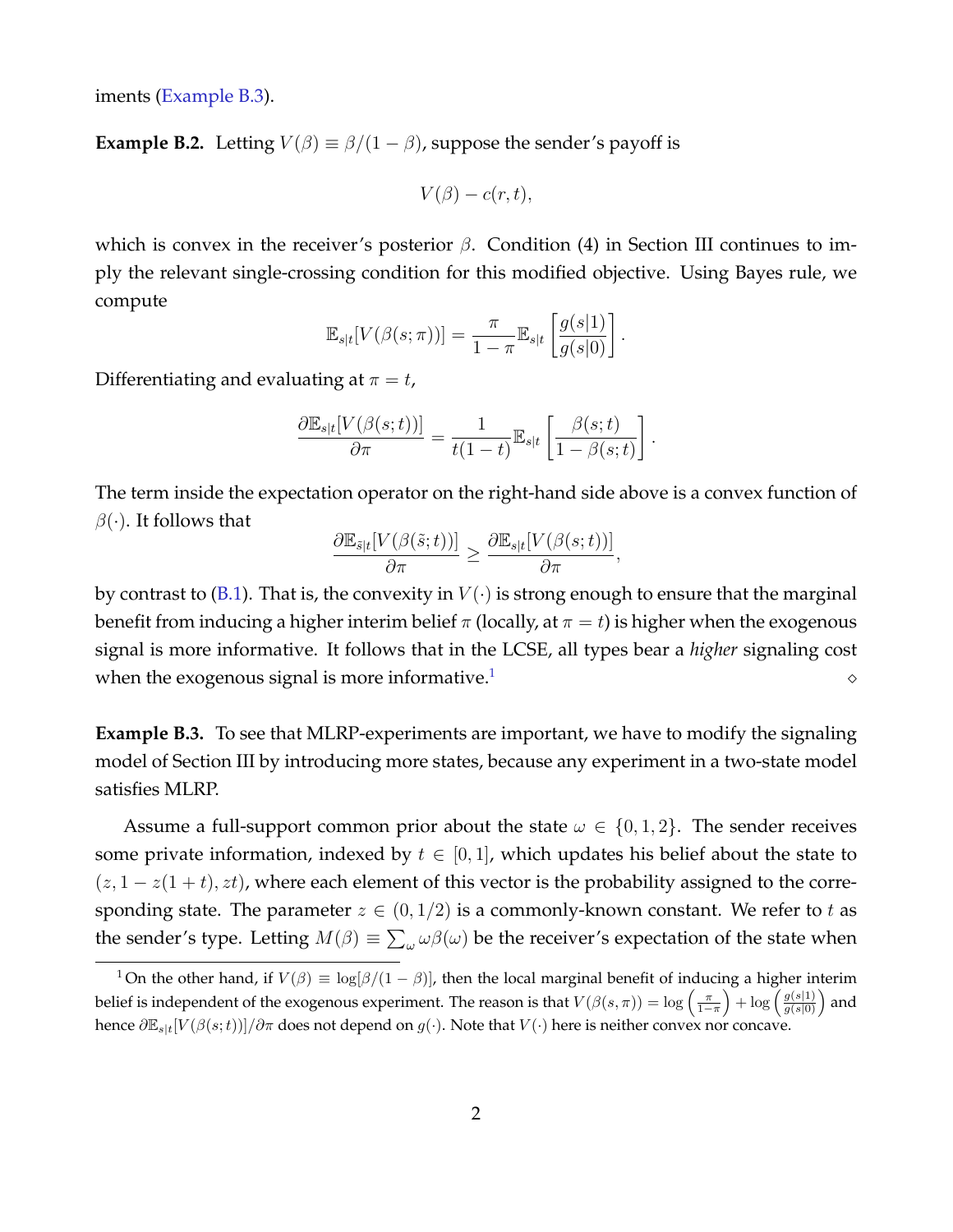she holds belief  $\beta$ , the sender's payoff is

$$
M(\beta) - c(r,t).
$$

Let *s* represent the outcome of an uninformative experiment, and let  $\beta_i^s$  represent the posterior of the receiver after observing  $s$  when she puts probability one on the sender's type  $\hat{t}$ . It clearly holds that

$$
\mathbb{E}_{s|t}\left[M(\beta_i^s)\right] = M(\beta_i^s) = 1 - z + z\hat{t}.
$$

The derivative with respect to  $\hat{t}$ , evaluated at  $\hat{t} = t$ , is

<span id="page-3-0"></span>
$$
\frac{\partial \mathbb{E}_{s|t} \left[ M(\beta_t^s) \right]}{\partial \hat{t}} = z.
$$
\n(B.2)

Now consider an informative experiment with a binary signal space,  $\tilde{s} \in \{l, h\}$ . Let the probability distributions  $g(\tilde{s}|\omega)$  be given by:

$$
\begin{bmatrix} g(l|0) & g(l|1) & g(l|2) \\ g(h|0) & g(h|1) & g(h|2) \end{bmatrix} = \begin{bmatrix} 0 & 1 & 0 \\ 1 & 0 & 1 \end{bmatrix}.
$$

This experiment is the same as that in [Example](#page-1-0) B.1 of [Supplementary](#page-1-2) Appendix [B.1;](#page-1-2) it does not have the MLRP.

Suppose the receiver ascribes probability one to the sender's type  $\hat{t}$ . By Bayes rule, if the signal realization is  $\tilde{s} = l$ , the receiver's posterior is  $\beta_i^l = (0, 1, 0)$ , with  $M(\beta_i^l) = 1$ . For signal realization  $\tilde{s} = h$ ,

$$
\beta_{\hat{t}}^h = \left(\frac{1}{1+\hat{t}}, 0, \frac{\hat{t}}{1+\hat{t}}\right), \quad \text{with} \quad M(\beta_{\hat{t}}^h) = \frac{2\hat{t}}{1+\hat{t}}.
$$

The sender of type *t*'s expectation is

$$
\mathbb{E}_{\tilde{s}|t}\left[M(\beta_i^{\tilde{s}})\right] = (1 - z(1+t))M(\beta_i^l) + z(1+t)M(\beta_i^h).
$$

The derivative with respect to  $\hat{t}$ , evaluated at  $\hat{t} = t$ , is

<span id="page-3-1"></span>
$$
\frac{\partial \mathbb{E}_{\tilde{s}|t} \left[ M(\beta_t^{\tilde{s}}) \right]}{\partial \hat{t}} = \frac{2z}{1+t}.
$$
\n(B.3)

Combining ([B.2](#page-3-0)) and [\(B.3\)](#page-3-1),

<span id="page-3-2"></span>
$$
\frac{\partial \mathbb{E}_{\tilde{s}|t} \left[ M(\beta_t^{\tilde{s}}) \right]}{\partial \hat{t}} \ge \frac{\partial \mathbb{E}_{s|t} \left[ M(\beta_t^s) \right]}{\partial \hat{t}},\tag{B.4}
$$